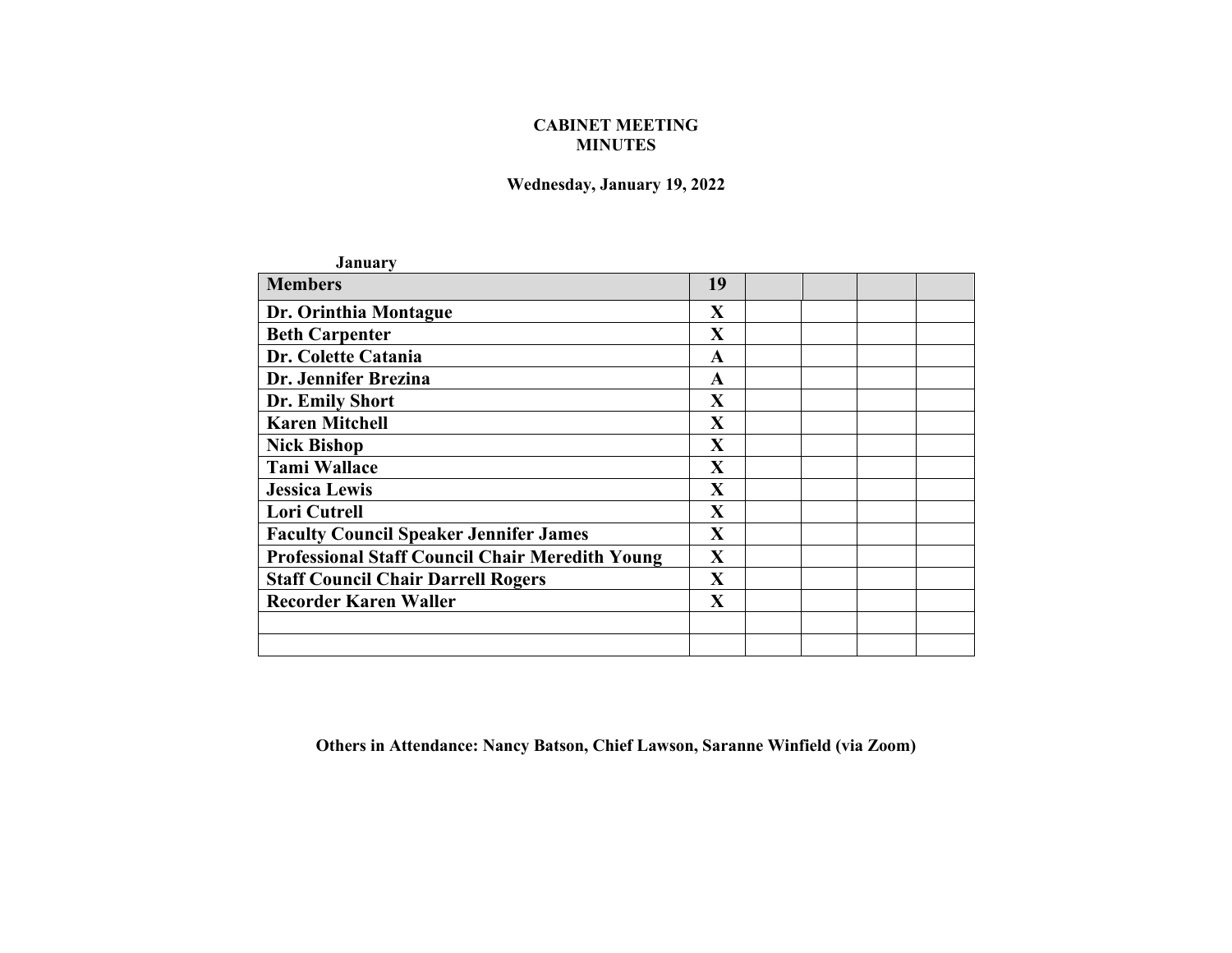| <b>TOPIC</b>                                                        | DISCUSSION/CONCLUSION/RECOMMENDATION                                                                                                                                                                                                                                                                                                                                                                                                                                                                                             | <b>ACTION / FOLLOW-UP</b>                                                                                        |
|---------------------------------------------------------------------|----------------------------------------------------------------------------------------------------------------------------------------------------------------------------------------------------------------------------------------------------------------------------------------------------------------------------------------------------------------------------------------------------------------------------------------------------------------------------------------------------------------------------------|------------------------------------------------------------------------------------------------------------------|
|                                                                     |                                                                                                                                                                                                                                                                                                                                                                                                                                                                                                                                  |                                                                                                                  |
| <b>CAMPUS POLICE UPDATE &amp;</b><br><b>PROPOSAL (Chief Lawson)</b> | Discussion:<br>• Lawson shared a PowerPoint presentation proposing changes in the campus police<br>safety and security operations<br>Progress with existing and future technologies<br>Reallocate resources to provide safety and security when personnel are on campus<br>No officer presence from 10 p.m. to 6 a.m.; Access to building will be restricted -<br>exceptions with prior notification<br><b>Conclusion/Recommendation</b><br>Research cost of purchasing security alarms for all buildings on campus<br>$\bullet$ |                                                                                                                  |
| <b>RISK ASSESSMENT (Nancy</b><br><b>Batson</b> )                    | Discussion:<br>Batson reviewed risk assessment report that was sent previously to divisions<br>$\bullet$<br>Report is due to TBR by the end of January<br>RA is a continuing review of the strategic plan objectives<br>What we want to do; what can go wrong; what we are doing about that<br><b>Conclusion/Recommendation</b><br>Due date to submit both risk assessment analysis and risk assessment inventory to<br>Batson is January 26                                                                                     | Due date to submit both risk<br>assessment analysis and risk<br>assessment inventory to Batson is<br>January 26. |
| <b>TRIO UPWARD BOUND</b><br><b>GRANT</b>                            | Discussion:<br>Winfield presented the grant for approval to submit application<br>Serve secondary students and target low-income and potential first-generation<br>high school students<br>Target UC counties<br><b>Conclusion/Recommendation</b><br>Motion carried to approve submission of grant application as presented                                                                                                                                                                                                      | Motion carried to approve<br>submission of grant application as<br>presented.                                    |
| <b>IV 30 07 TRAFFIC AND</b><br><b>PARKING REGULATIONS</b>           | Discussion:<br>Carpenter presented the revised policy for review/approval<br>Appeal process<br>Electric charging stations<br>Policy points to TBR for TCA guidelines<br><b>Conclusion/Recommendation</b><br>Policy will be brought back for review/approval                                                                                                                                                                                                                                                                      | Policy will be brought back at a<br>later for review/approval.                                                   |
| <b>II 01 04 TOBACCO AND</b><br><b>SMOKE FREE CAMPUS</b>             | Discussion:<br>Carpenter presented the revised policy for review/approval<br><b>Conclusion/Recommendation</b>                                                                                                                                                                                                                                                                                                                                                                                                                    | Motion carried to approve revised<br>policy as presented with the<br>stipulation Bishop will include             |